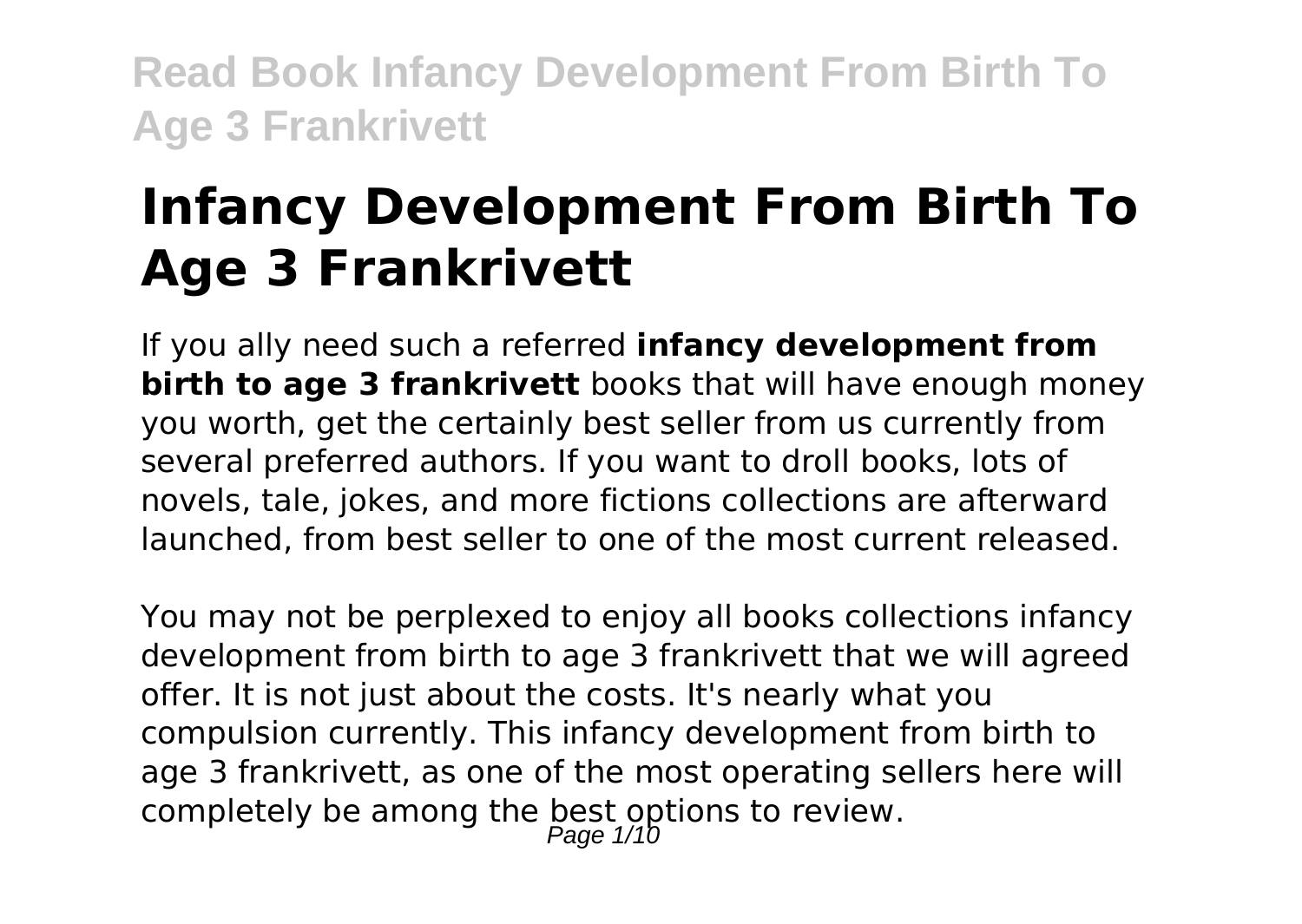If you're looking for an easy to use source of free books online, Authorama definitely fits the bill. All of the books offered here are classic, well-written literature, easy to find and simple to read.

### **Infancy Development From Birth To**

Consider major infant development milestones from birth to 3 months — and know what to do when something's not right. By Mayo Clinic Staff. A lot happens during your baby's first three months. Most babies reach certain milestones at similar ages, but infant development isn't an exact science.

### **Infant development: Birth to 3 months - Mayo Clinic**

From 4 to 6 months old, your baby will probably: Roll over from front to back or back to front. Front-to-back usually comes first. Babble, making sounds that can sound like real language. Laugh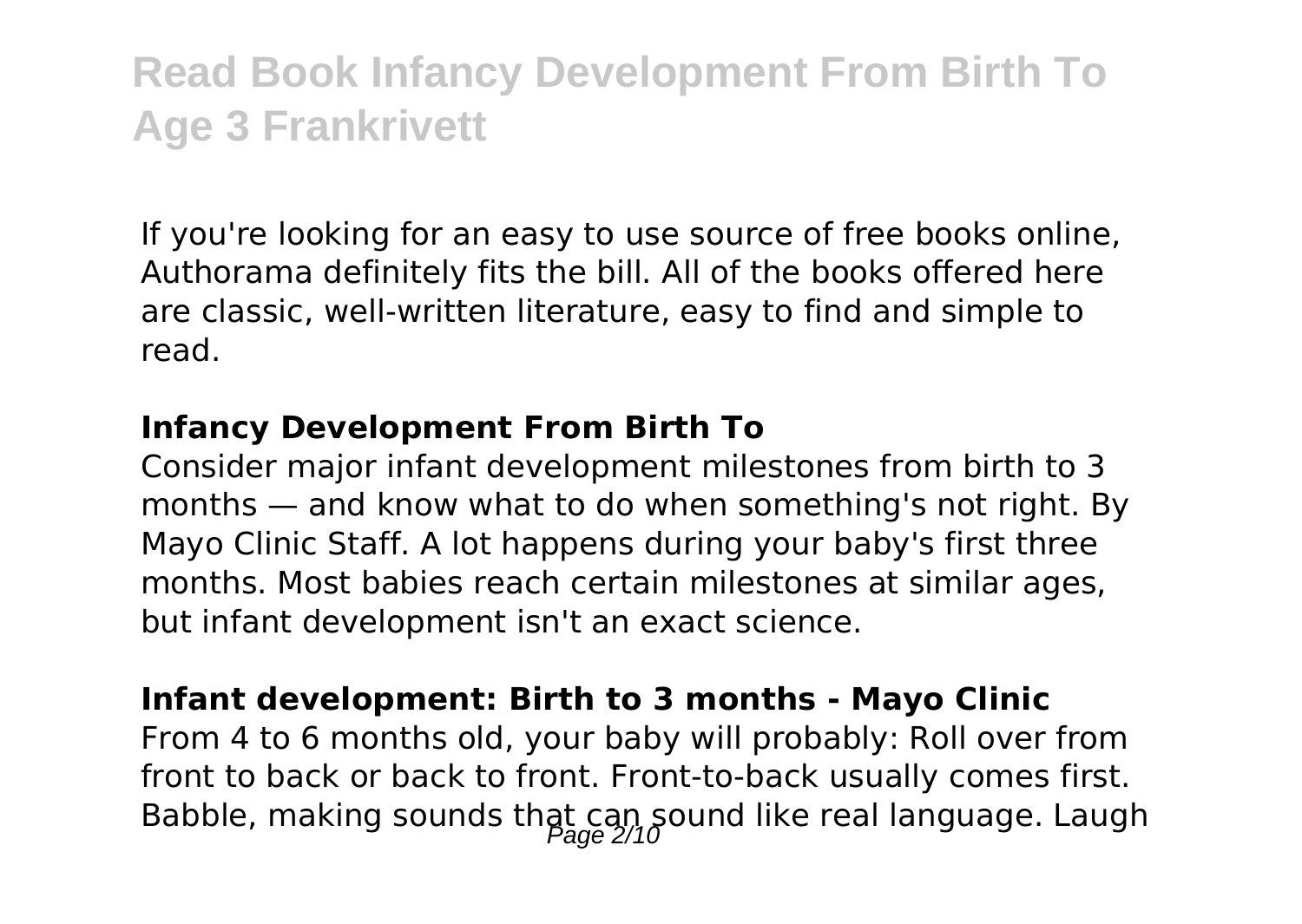...

### **Baby Development Stages: The First Year**

Developmental milestones are things most children can do by a certain age. Children reach milestones in how they play, learn, speak, behave, and move (like crawling, walking, or jumping). In the first year, babies learn to focus their vision, reach out, explore, and learn about the things that are around them.

### **Child Development: Infants (0-1 years) | CDC**

Physical Development in Infants from Birth to 1 Year. Given below is a list of developmental milestones you can expect in your baby regarding her physical growth and motor skills. Keep in mind, however, that your baby may reach them earlier or a little later, so do not be too concerned if she deviates from other children. 0-3 Months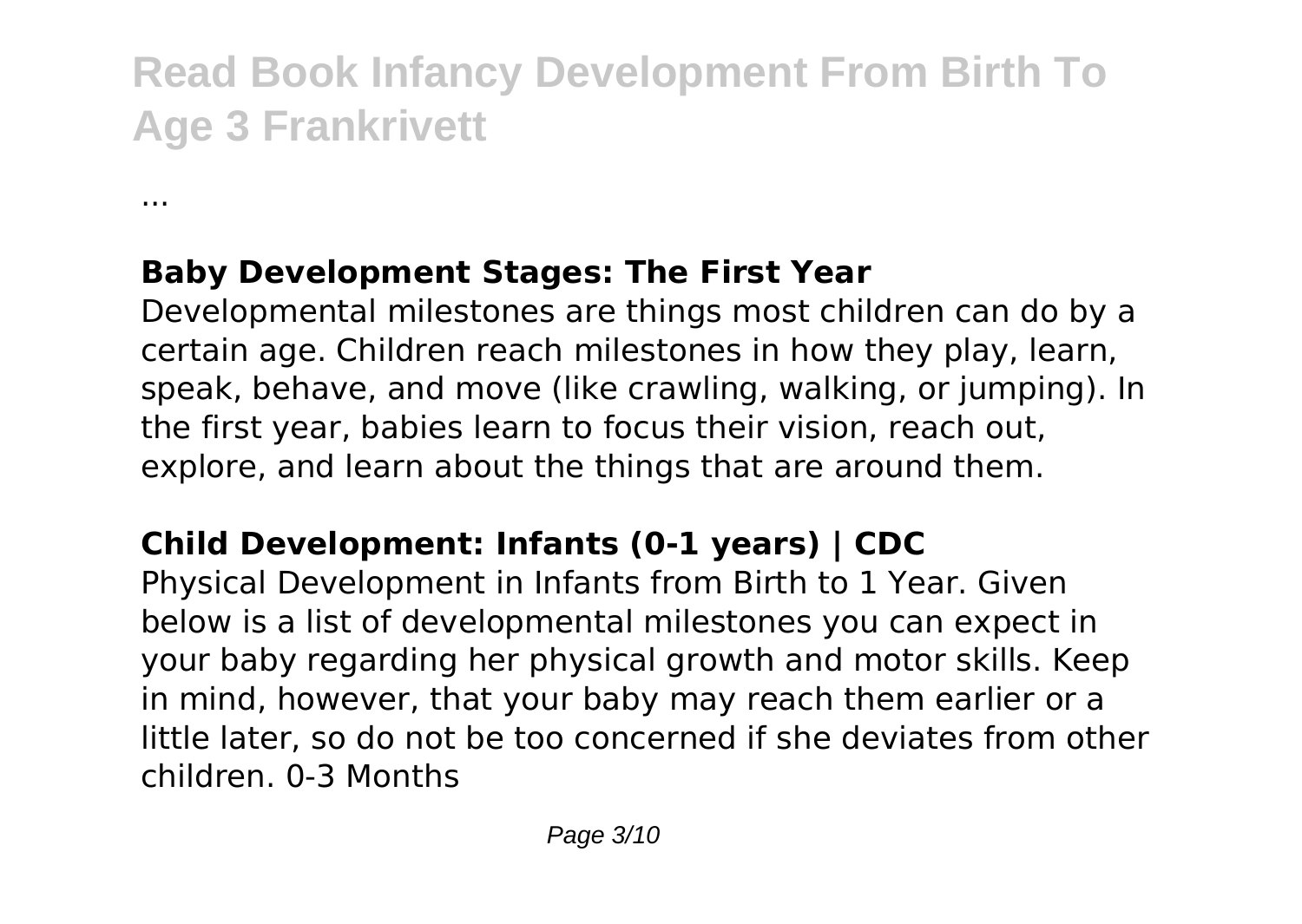### **Your Baby's Physical Development (Birth to 12 Months)**

Developmental milestones from birth to age 1 By Amanda Morin Save. Save. Save. Email. Print. Sms. Share. At a Glance. Babies develop very quickly during the first year of life. They move from not being able to control limb movements to being able ...

### **Developmental Milestones From Birth to Age 1 | Understood ...**

Infant and toddler development, the physical, emotional, behavioral, and mental growth of children from ages 0 to 36 months. Different milestones characterize each stage of infant (0 to 12 months) and toddler (12 to 36 months) development.

### **Infant and toddler development | Britannica**

From Birth to 3 Months . The first 3 months of a child's life are a time of wonder. Major developmental milestones at this age are centered on exploring the basic senses and learning more about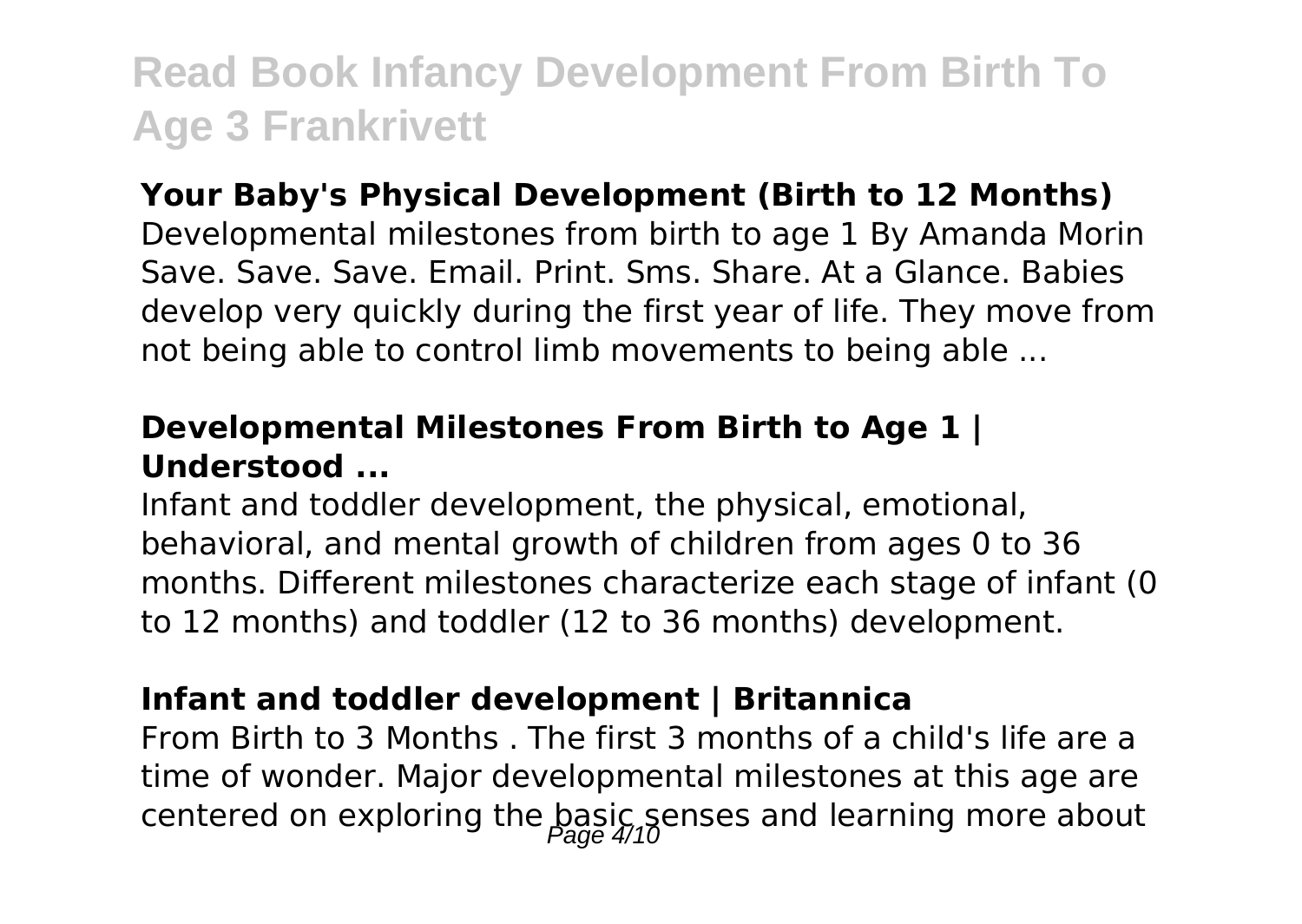the body and the environment.

### **Cognitive Developmental Milestones**

Find out the key social development milestones for infants from birth to 12 months. The first 12 months of an infant's life are full of social development milestones. They go from being a helpless little creature to a vocal one-year-old with their own personality.

#### **Social Development In Infancy - Care.com**

Infants (birth to age 1) and toddlers (ages 1 to 2) grow quickly; bodily changes are rapid and profound. Physical development refers to biological changes that children undergo as they age. Important aspects that determine the progress of physical development in infancy and toddlerhood include physical and brain changes; development of reflexes, ...

# **Physical Development: Age 0-2**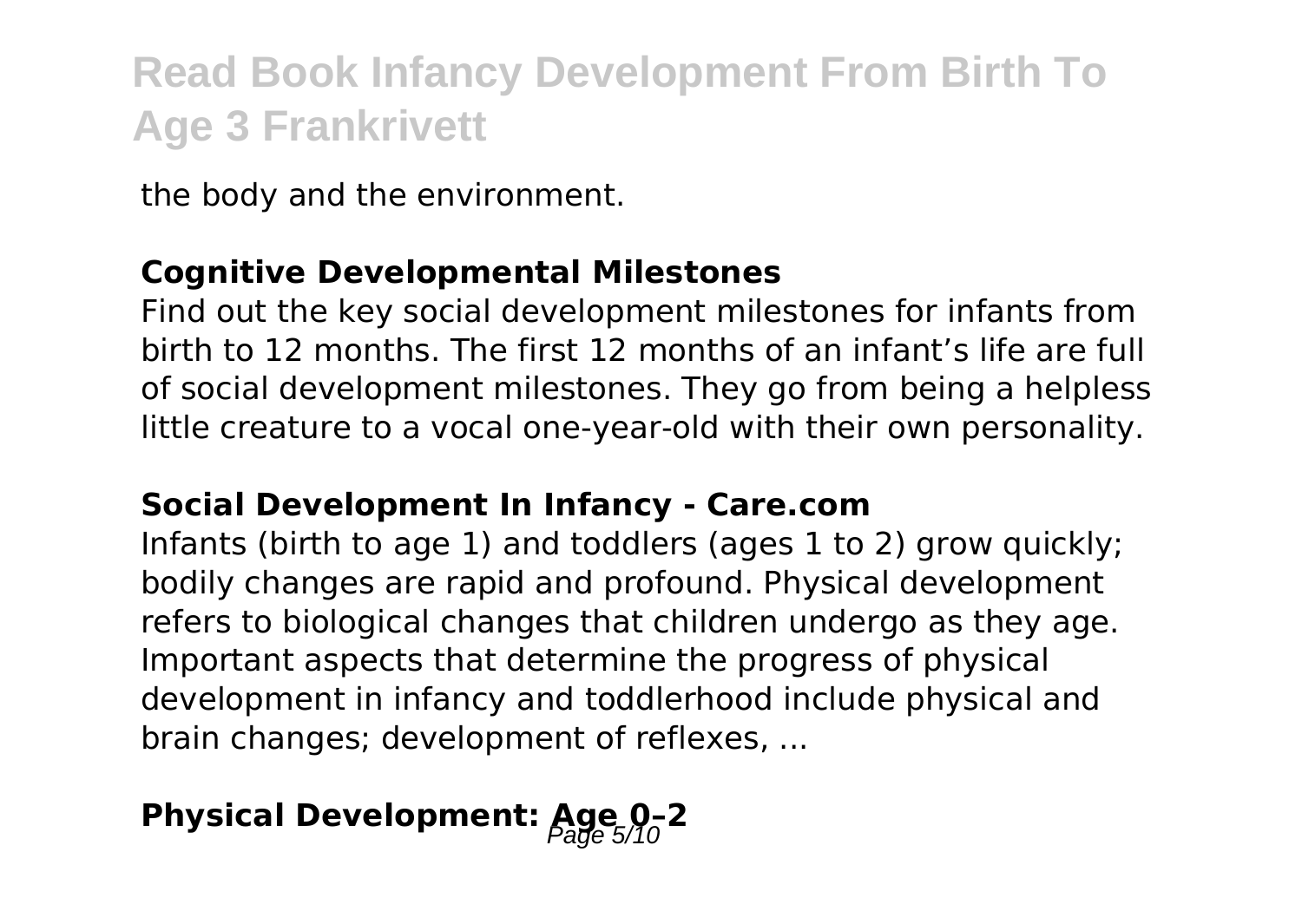Babies can feel interest, distress, disgust, and happiness from birth, and can communicate these through facial expressions and body posture. Infants begin showing a spontaneous "social smile" around age 2 to 3 months, and begin to laugh spontaneously around age 4 months.

#### **Child Development & Parenting: Infants (0-2)**

These two milestones, goal-directed behavior and object permanence, are the highlights and major accomplishments of infant cognitive development. Piaget separated infancy into six sub-stages, ... The first sub-stage is reflexive activity, which lasts from birth to approximately 1 month. According to Piaget, ...

#### **Infancy Cognitive Development - Child Development ...**

Summary Infancy: Development From Birth to Age 3 - Chapter 1 & Lesson 1: Historical Perspectives on Children and Childhood. 100% (8) Pages: 8 year: 2014/2015. 8 pages. 2014/2015 100%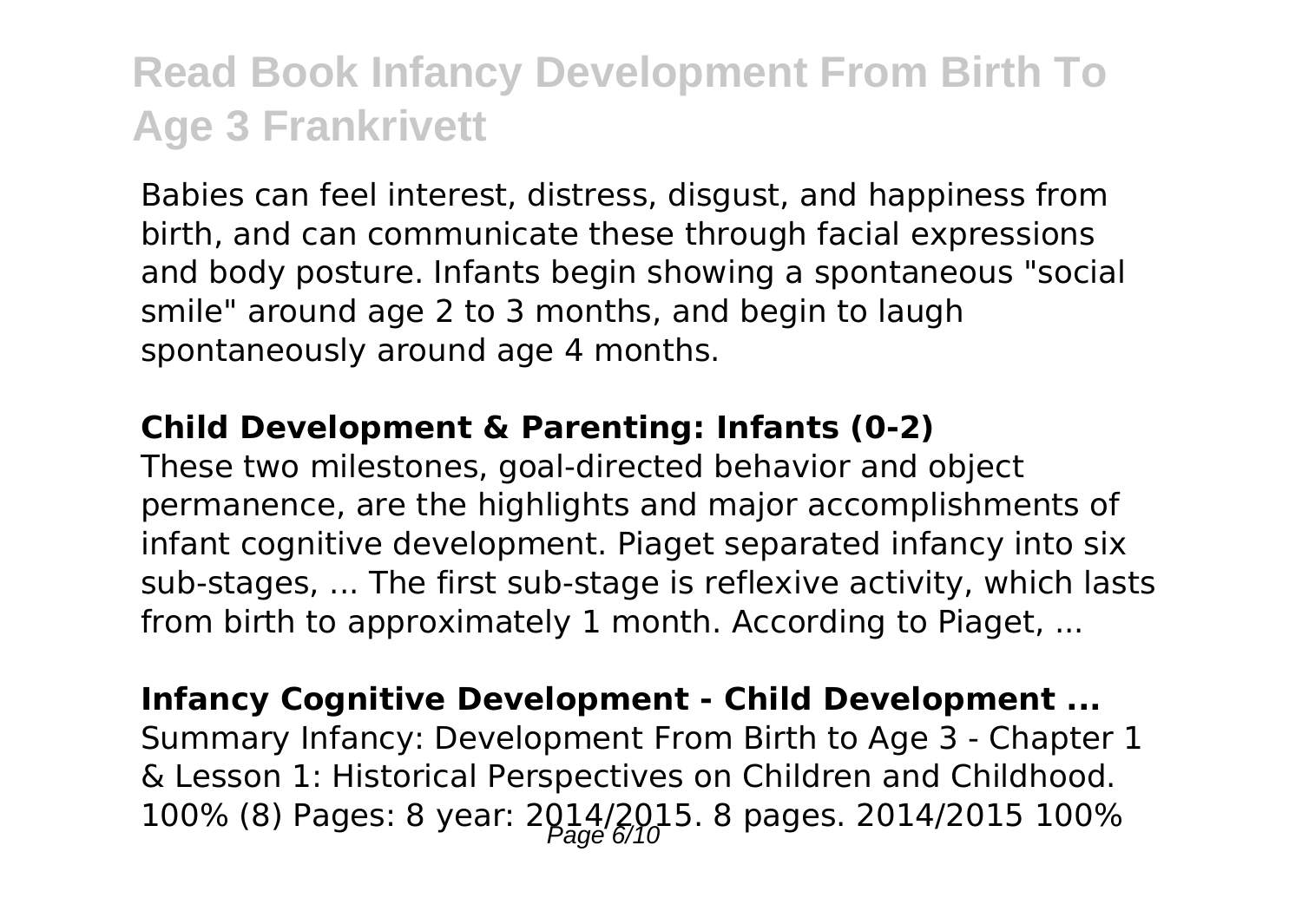(8) Summary Infancy: Development From Birth to Age 3 - Chapter 5/ Lesson 5: Physical Growth, Health, and Nutrition.

### **Infancy: Development From Birth to Age 3 Dana Gross - StuDocu**

Physical development describes the structure of the body, how each aspect of the body relates to each other, how the body grows and develops. Your infant grows physically faster over the first 18 months than at any other time after birth. At birth, your child's brain is closer to its adult size than any other physical structure.

#### **Birth to 18 months infant development stages: information ...**

In utero, the brain develops rapidly, and an infant is born with essentially all of the nerve cells it will ever have; brain development is particularly rapid during the third trimester.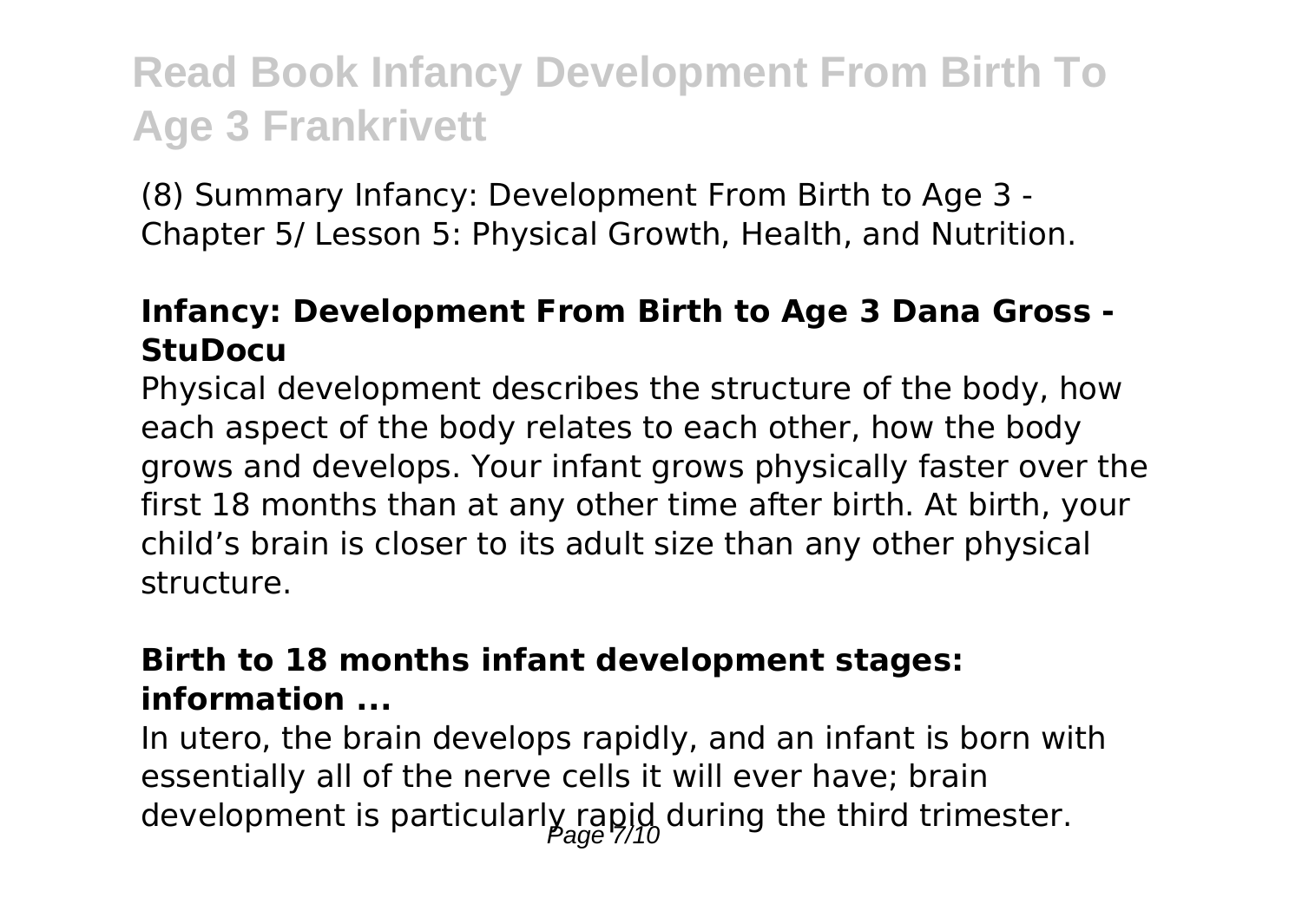However, after birth, neural connections must form in order for the newborn ultimately to walk, talk, and remember. Mark Rosenweig and David Krech conducted an experiment to demonstrate the importance of ...

### **Development in Infancy and Childhood - CliffsNotes**

Infant development: Milestones from 4 to 6 months. From ages 4 to 6 months, your baby becomes more aware of his or her surroundings. Infant development milestones include rolling over, clapping hands and babbling.

### **Infant development: Milestones from 4 to 6 months - Mayo ...**

Certain reflexes are present in the human body from birth. But a lot of habits that we develop are a result of observing others and understanding how to process what we feel. This, at the very core, is the foundation of emotional development. We may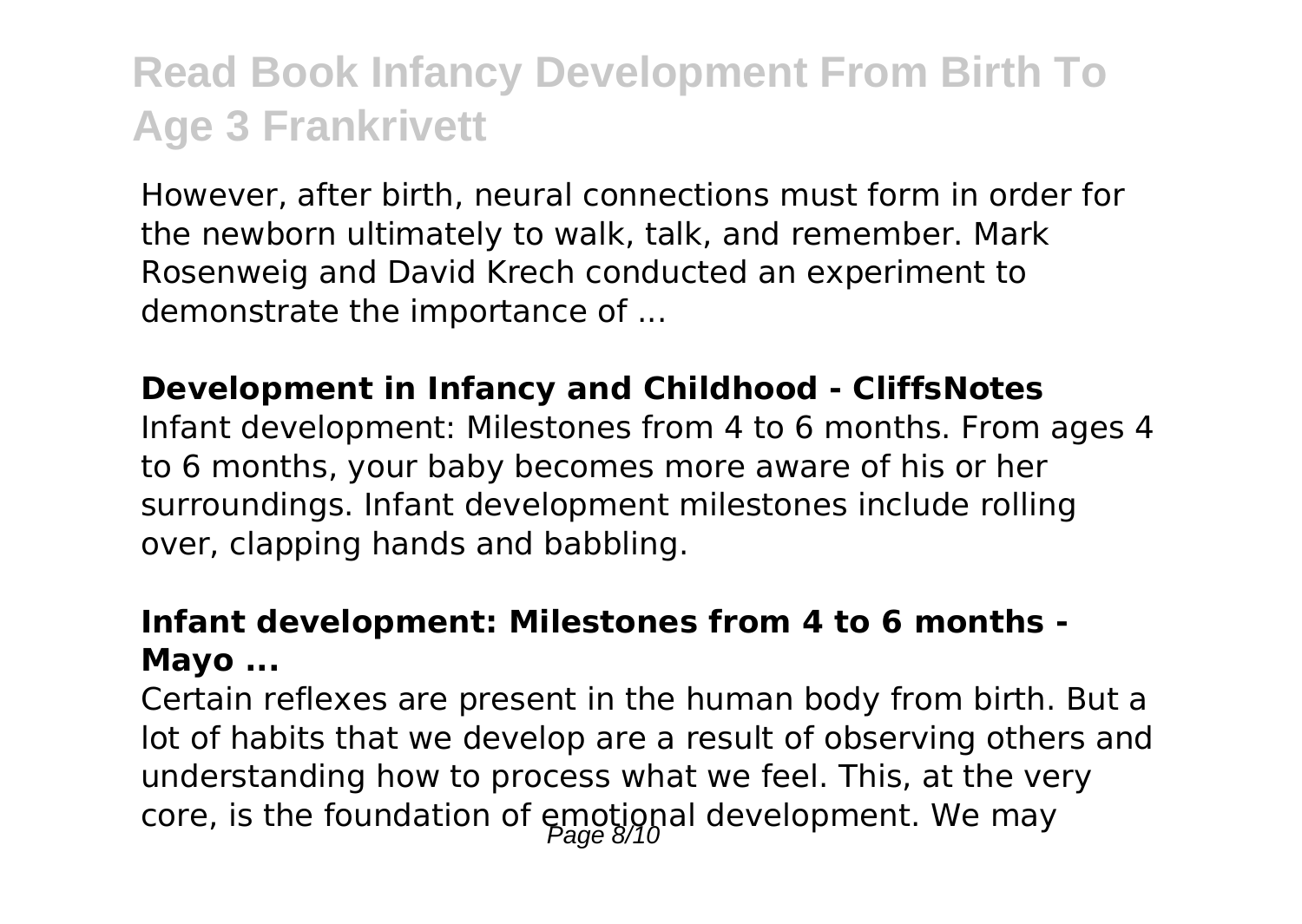continue to learn these things throughout our lives, but the very basics are picked up in the infancy.

**Stages of Emotional Development in Infants ( 0 to 1 Year)** Infant and toddler physical development occurs quickly, and it is essential to understand physical development during various stages. From birth, infants want to explore their world. While each child has his or her own schedule for development and mastering new skills, infants are often eager early on to move their mouths, eyes and bodies toward people and objects that comfort or interest them.

#### **Physical Developmental Milestones | VLS**

Infancy, among humans, the period of life between birth and the acquisition of language approximately one to two years later. Three babies in diapers. Nutritional needs are greatest during the first year of life. Meeting the energy demands during this